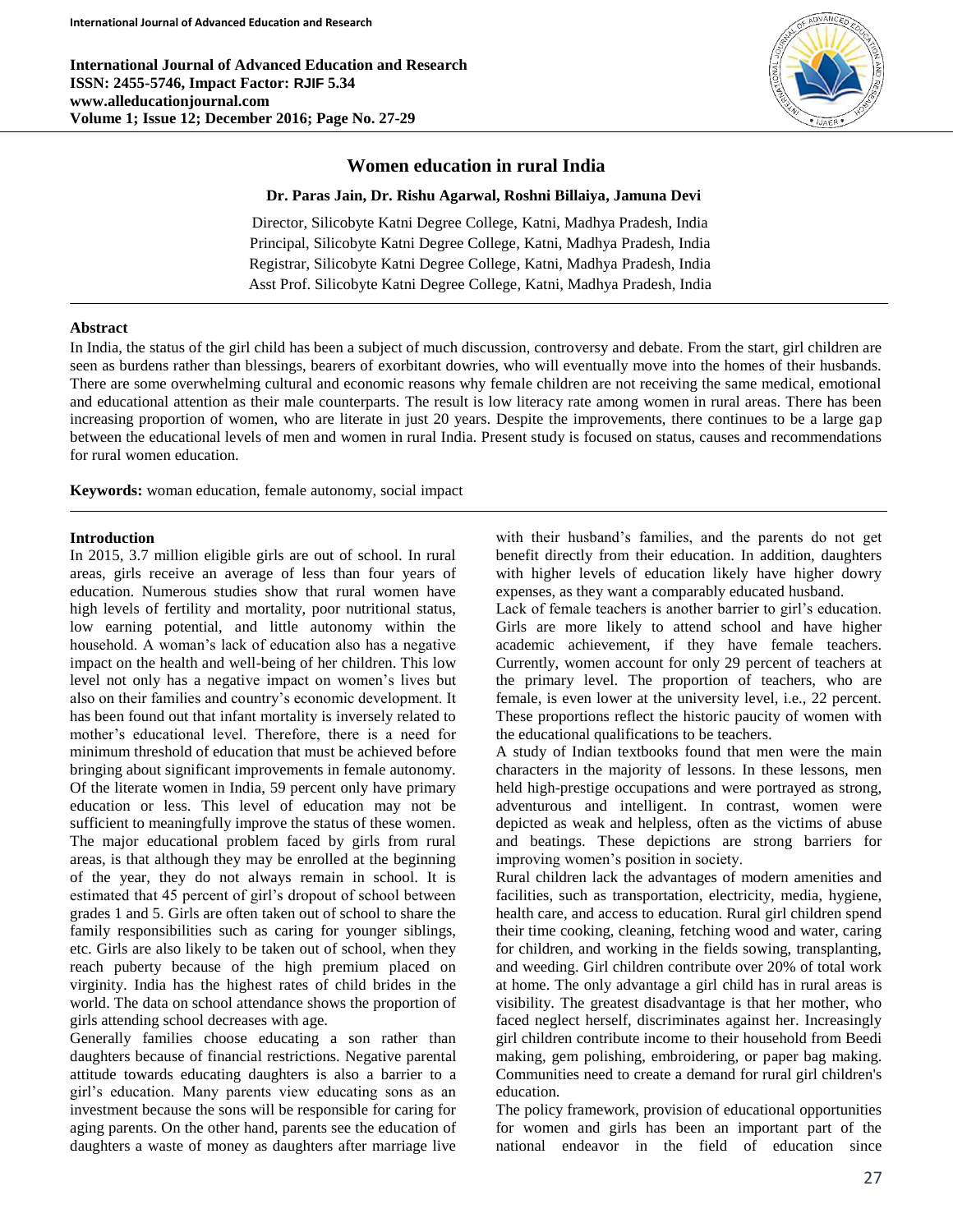Independence. In 1994, India passed a universal female education bill that offers parents incentives for access and punishment for keeping a girl out of school. Though these endeavors did yield significant results, gender disparities persist, more so in rural areas and among disadvantaged communities. Now many govt. and non govt. organizations are working in this field. The lives of many girls are being transformed by these organizations. However there are countless others still waiting for work. They allocates specific schools, adopt keenly observe progress of the children and their achievements. Govt. is expanding activities and setting up schools in additional villages. The Rashtriya Madhyamik Shiksha Abhiyan stresses on improving access to secondary schooling to all girls according to norms through proximate location (Secondary Schools within 5 kms, and Higher Secondary Schools within 7-10 kms), efficient and safe transport arrangements, residential facilities, depending on local circumstances including open schooling and ensures that no child is deprived of secondary education of satisfactory quality due to gender, socio-economic, disability and other barriers.

## **Methodology**

The present study is based on survey. Data is collected from schools, govt. offices, websites, newspapers and magazines. Collected Data is tabulated and analysed. 3 tables are prepared out of which table-1 contains data regarding status of literate rural girl education status. Data related to causes of discontinuation of study and beneficiaries of govt. assistance is depicted in table-2 and table-3 respectively.

#### **Finding and Analysis**

| S. N. | <b>Educational Level</b> | Percentage of women $(\% )$ |  |  |
|-------|--------------------------|-----------------------------|--|--|
|       | Less than primary Level  |                             |  |  |
|       | Primary Level            |                             |  |  |
|       | Middle Level             |                             |  |  |
|       | High School Level        |                             |  |  |
|       | Higher Secondary Level   |                             |  |  |

| S.N.           | Cause                        | Percentage of women (%) |  |  |
|----------------|------------------------------|-------------------------|--|--|
|                | Reluctance for Education     | 28                      |  |  |
| $\mathfrak{D}$ | Preference to son            | 37                      |  |  |
| 3              | Negative Parental attitude   | 33                      |  |  |
|                | <b>Family Responsibility</b> | 43                      |  |  |
| 5              | <b>Early Marriage</b>        | 39                      |  |  |
| 6              | Lack of Female Teachers      | 21                      |  |  |
|                | <b>Financial Problems</b>    | 62                      |  |  |
| 8              | Conveyance Problem           | 36                      |  |  |

| <b>Table 2:</b> Causes of Discontinuation of Education of Rural Women |
|-----------------------------------------------------------------------|
|-----------------------------------------------------------------------|

|  | Table 3: Rural Girl Beneficiaries Getting Govt. Assistance |  |  |
|--|------------------------------------------------------------|--|--|
|  |                                                            |  |  |

| S. N. | <b>Govt. Assistance</b>     | Percentage of women $(\% )$ |
|-------|-----------------------------|-----------------------------|
|       | Bicycle                     |                             |
|       | Midday Meal                 | 64                          |
|       | Scholarship                 |                             |
|       | Uniform                     | 59                          |
|       | Books & Stationary Material | 59                          |



**Fig 1:** Status of Literate Rural Women Education



**Fig 2:** Causes of Discontinuation of Education of Rural Women



**Fig 3:** Rural Girl Beneficiaries Getting Govt. Assistance

## **Recommendations**

Our society needs to change view regarding girl's education. We should establish that education is necessary as food, cloth and house. Educated girl's parents should be honored by society. In new system of society girls should take care of their parents after marriage also. Like age, there should be a rule regarding minimum education for marriage. Govt. is promoting girl's education in rural areas. Scholarship, midday meal, bicycle for conveyance, uniform, book and stationery material is providing to facilitate education. New schools are opened with good infrastructure in distant areas. Rural girls should be preferred in govt. jobs. Transportation development is also necessary to apart distance between villages and city. Communication should be stronger. Mobile phone, internet has proved very effective tools in this